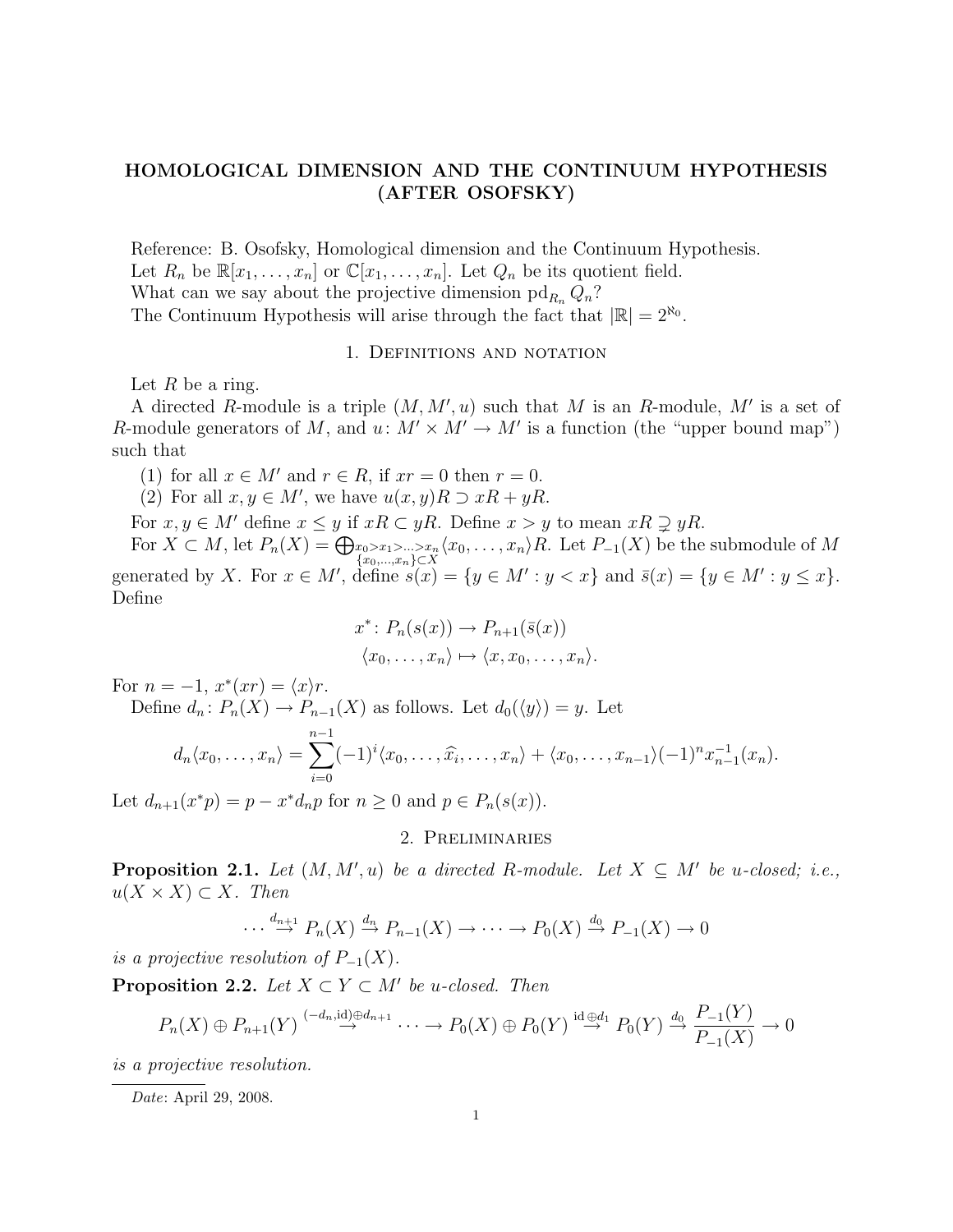**Theorem 2.3.** Let  $(M, M', u)$  be a directed R-module. Suppose that  $|M'| = \aleph_n$  for some natural number n. Then  $\text{pd}_R(M) \leq n+1$ .

**Lemma 2.4** (Auslander, "On the dimension of modules and algebras"). Let I be a wellordered set. Suppose that  $\{N_i : i \in I\}$  is a collection of submodules of an R-module M such that  $i \leq j$  implies  $N_i \subset N_j$ , and  $M = \bigcup_{i \in I} N_i$ . Suppose that  $\text{pd}_R\left(N_i/\bigcup_{j for all$  $i \in I$ . Then  $\text{pd}_R(M) \leq n$ .

## 3. The main proof

Proof of theorem. We use induction on n.

Suppose that  $n = 0$ . Then  $M = \bigcup_{i \in \mathbb{N}} x_i R$  where  $i \leq j$  implies  $x_i R \subseteq x_j R$ . For each i, the sequence

$$
0 \to x_i R \to x_{i+1} R \to \frac{x_{i+1} R}{x_i R} \to 0
$$

is a projective resolution of  $\frac{x_{i+1}R}{x_iR}$ , so  $\text{pd}_R\left(\frac{x_{i+1}R}{x_iR}\right)$  $x_iR$  $\Big) \leq 1$ . By the lemma,  $\text{pd}_R(M) \leq 1$ .

Now for the inductive step. Suppose that  $|M'| = \aleph_{n+1}$ . View  $\aleph_{n+1}$  as an ordinal (the least ordinal having cardinality equal to  $\aleph_{n+1}$ ). Label the elements of M': let  $M' = \{x_\alpha | \alpha <$  $\aleph_{n+1}$ . Given any  $Y \subset M'$ , let  $Y_0 = Y$ , and let  $Y_{n+1} = Y_n \cup u(Y_n \times Y_n)$ , and define the closure  $\text{cl}(Y) = \bigcup_{n<\omega} Y_n$ , so  $\text{cl}(Y)$  is the smallest u-closed subset of M' containing Y. Let  $X_0 = \text{cl}\{x_n : n < \omega\}$ . Let  $X_{\alpha+1} := \text{cl}(X_\alpha \cup \{x_\alpha\})$ . If  $\lambda$  is a limit ordinal, let  $X_\lambda = \bigcup_{\alpha < \lambda} X_\alpha$ . Then  $M' = \bigcup_{\alpha < \aleph_{n+1}} X_{\alpha}$  and  $M = \bigcup_{\alpha < \aleph_{n+1}} P_{-1}(X_{\alpha})$ . For all  $\alpha < \aleph_{n+1}$ , we have  $|X_{\alpha}| < \aleph_{n+1}$ .

$$
0 \to P_{-1}(\bigcup_{\beta < \alpha} X_{\beta}) \to P_{-1}(\bigcup_{\beta < \alpha} X_{\beta}) \to \frac{P_{-1}(X_{\alpha})}{P_{-1}(\bigcup_{\beta < \alpha} X_{\beta})} \to 0.
$$

If  $\alpha = \gamma + 1$ , then  $\bigcup_{\beta < \alpha} X_{\beta} = X_{\gamma}$ . If instead  $\alpha$  is a limit cardinal, then  $\bigcup_{\beta < \alpha} X_{\beta} = X_{\alpha}$ . In either case, we get

$$
\operatorname{pd}_R\left(\frac{P_{-1}(X_\alpha)}{P_{-1}(\bigcup_{\beta<\alpha}X_\beta)}\right)\leq n+1.
$$

Thus the lemma implies  $\text{pd}_R(M) \leq n+1$ .

### 4. Another result

**Theorem 4.1.** Let R be a regular local ring (so in particular, R is a domain). Let  $J(R)$  be the maximal ideal of R (i.e., Jacobson radical). Suppose that  $|R/J(R)| = \aleph_k$  for some natural number k. Let Q be the quotient field of R. Suppose that the set of R-module generators of Q has size  $\leq \aleph_k$ . Then  $\text{pd}_R(Q) = \min\{n, k+1\}.$ 

**Corollary 4.2.** Let  $R_n = \mathbb{C}[x_1, \ldots, x_n]$  and its fraction field  $Q_n$ . If  $2^{\aleph_0} = \aleph_{\ell}$ , then  $\mathrm{pd}_{R_n}(Q_n) = \min(n, \ell + 1).$ 

*Proof.* Let  $R^*$  be the localization of  $R_n$  at  $(x_1, \ldots, x_n)$ , so  $|R^*| = |R_n| = |Q_n| = 2^{\aleph_0}$ . The minimal set of  $R^*$ -module generators of Q has size equal to that of  $R^*/J(R^*)$ . Now Theorem 4.1 yields  $\min(n, \ell + 1) = \text{pd}_{R_*}(Q_n) \leq \text{pd}_{R_n}(Q_n)$ .

On the other hand,  $\mathrm{pd}_{R_n}(Q_n) \leq n$  and the Theorem 2.3 yields  $\mathrm{pd}_{R_n}(Q_n) \leq \ell + 1$ . Thus  $\mathrm{pd}_{R_n}(Q_n) \leq \min(n, \ell + 1).$